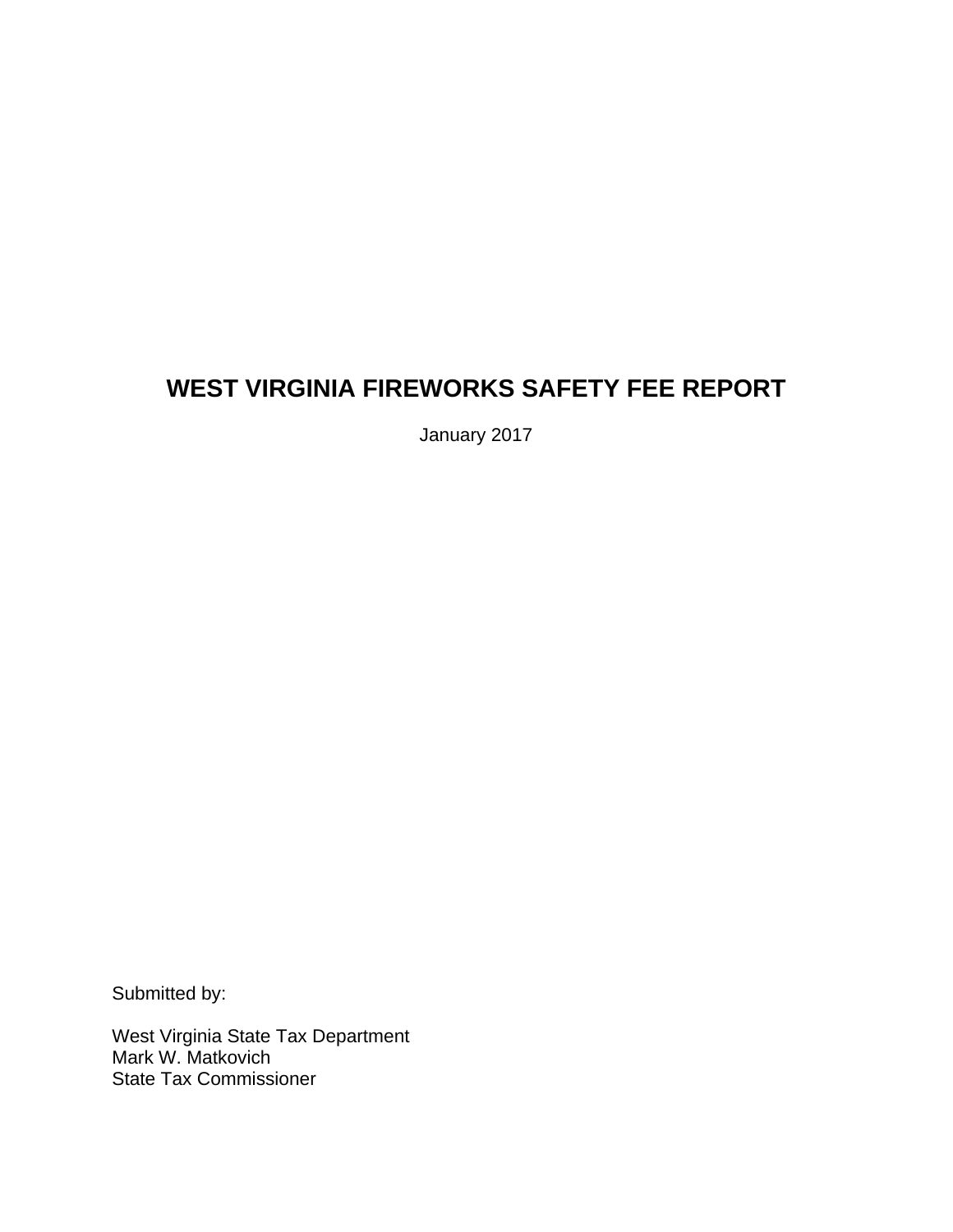## **Table of Contents**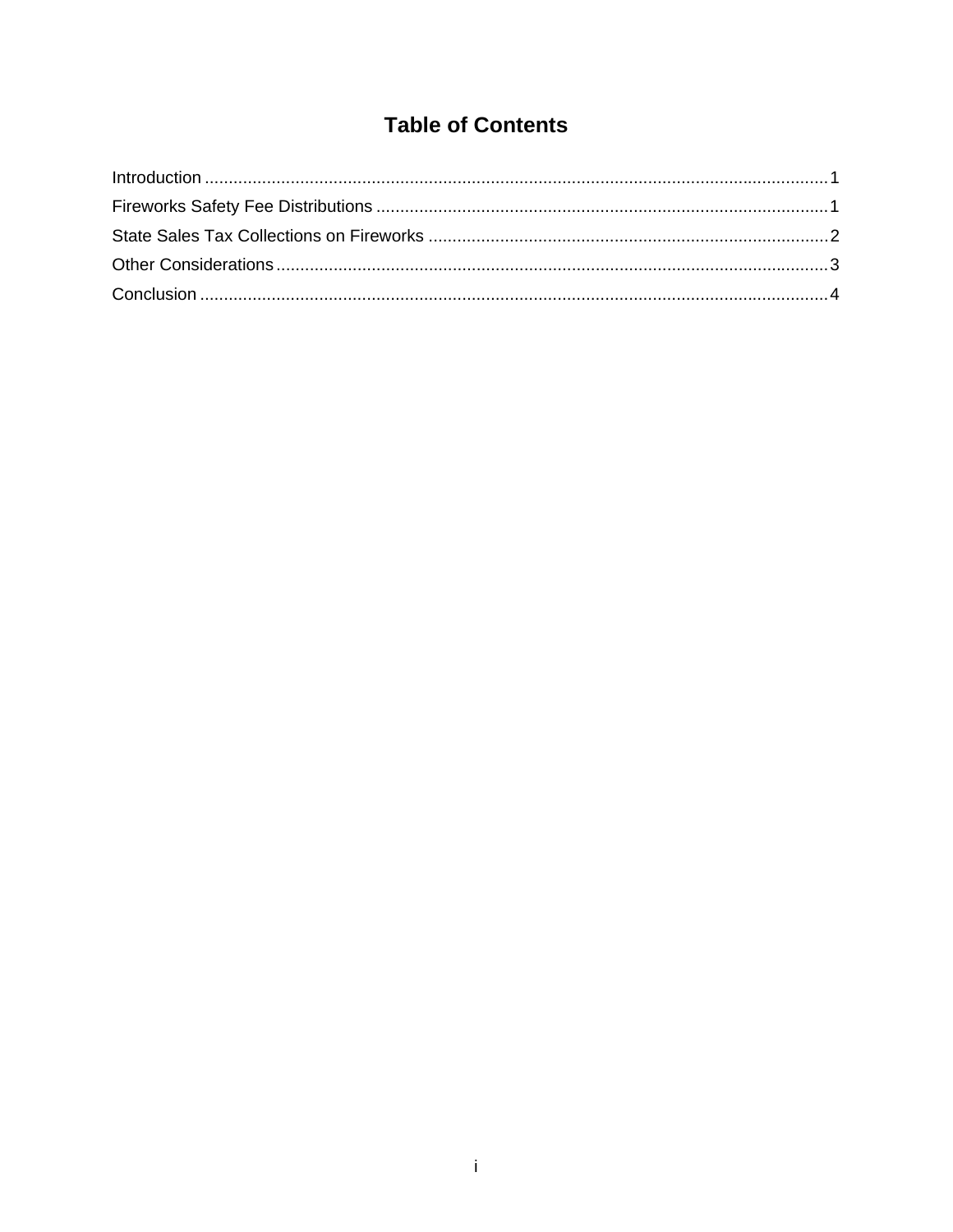## **Table of Tables**

| Table 1 - Fireworks Safety Fee Distributions by Fund July-December 2016 1 |  |
|---------------------------------------------------------------------------|--|
|                                                                           |  |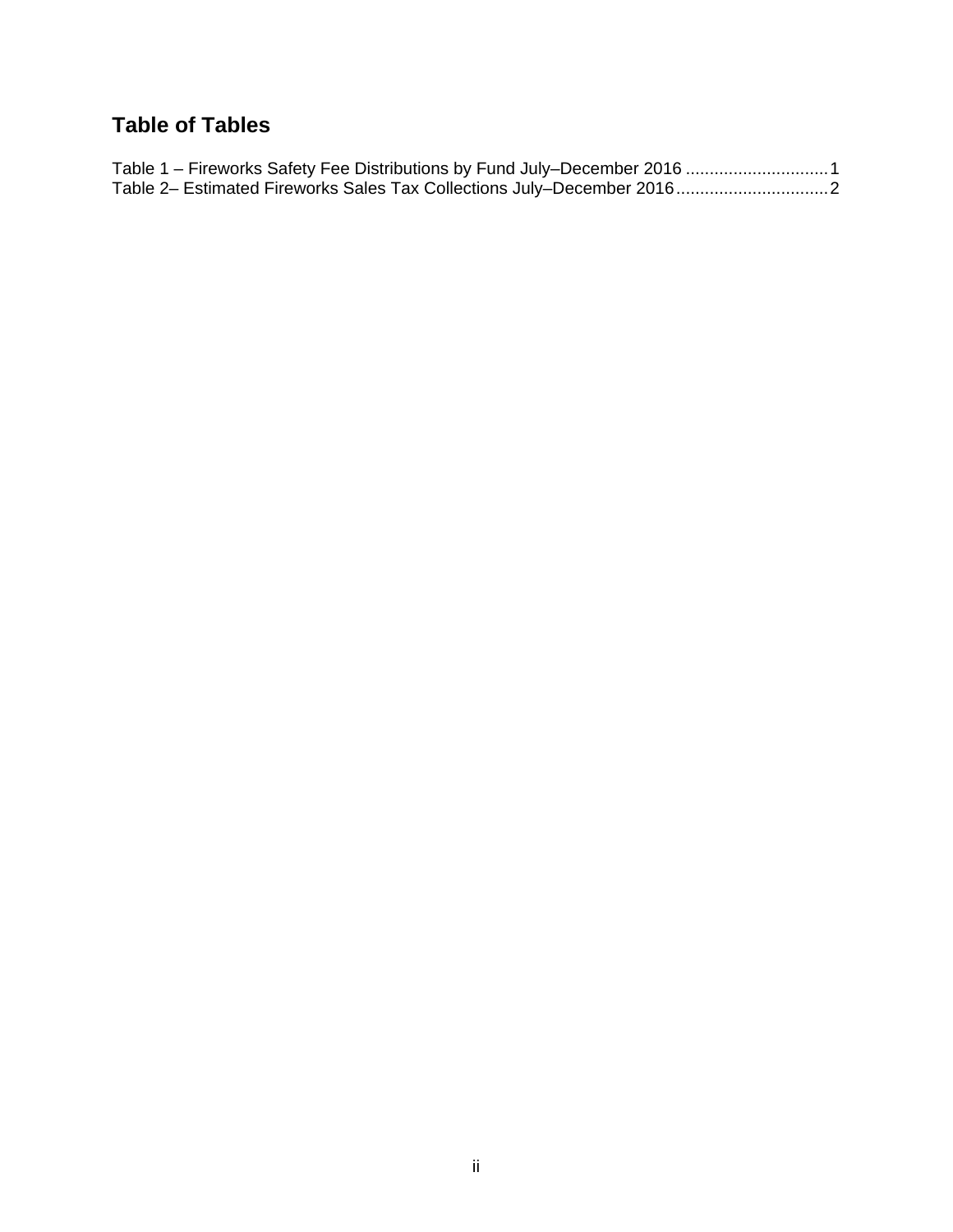#### **Introduction**

The West Virginia Legislature enacted the Enrolled Committee Substitute for House Bill 2852 (HB 2852) during the 2016 Regular Session. This bill legalized<sup>1</sup> the sale of fireworks in the State effective June 1, 2016 and levied a fee, called the Fireworks Safety Fee, on such purchases in addition to the imposition of State and local sales taxes on sales of fireworks as applicable. Per Section 29-3E-7(a) et seq. of the West Virginia Code, this fee is equal to 12 percent of the sale price of consumer fireworks sold in the State. The Bill designated 75 percent of revenues<sup>2</sup> to be distributed to the Veterans' Facility Support Fund and the remaining 25 percent to the Fire Protection Fund.<sup>3</sup> Pursuant to Section 29-3E-14 of the West Virginia Code, this report details the Fireworks Safety Fee and State sales tax revenues received from its enactment.

### **Fireworks Safety Fee Distributions**

The passage of HB 2852 made sales of fireworks in West Virginia legal effective June 1, 2016. Due to a statutory lag, Fireworks Safety Fees collected by retailers in June were remitted to the Tax Department in July. This lagged structure provides only six months of collections and subsequent distributions during Calendar Year 2016 (July through December), representative of six months of sales (June through November) during the same year.

Table 1 illustrates distributions by month to each fund along with the administrative fee reserved for the Tax Department. More than 98 percent of total distributions occurred in July and August, reflecting June and July fireworks sales, respectively. This imbalanced share of distributions is unsurprising given that the Bill was made effective June 1, 2016, shortly before Independence Day celebrations. With the exception of some potential sales increase around other major holidays (e.g., New Year's Day and Memorial Day), the Tax Department anticipates Fireworks Safety Fee collections will largely be driven by Independence Day purchases.

| <b>Month</b> | <b>Veterans' Facility</b><br><b>Support Fund</b> | <b>Fire Protection</b><br><b>Fund</b> | <b>Administrative</b><br>Fees | Total     |
|--------------|--------------------------------------------------|---------------------------------------|-------------------------------|-----------|
| July         | \$100,100                                        | \$33,367                              | \$1,348                       | \$134,814 |
| August       | \$449,911                                        | \$149,970                             | \$6,059                       | \$605,941 |
| September    | \$5,219                                          | \$1,740                               | \$70                          | \$7,029   |
| October      | \$1,839                                          | \$613                                 | \$25                          | \$2,477   |
| November     | \$2,260                                          | \$753                                 | \$30                          | \$3,044   |
| December     | \$927                                            | \$309                                 | \$12                          | \$1,248   |
| <b>Total</b> | \$560,256                                        | \$186,752                             | \$7,546                       | \$754,554 |

#### **Table 1 – Fireworks Safety Fee Distributions by Fund July–December 2016**

Amounts rounded to nearest dollar.

In total, Fireworks Safety Fee distributions exceeded \$754,000 from July through December 2016. More than \$560,000 in revenues benefitted the Veterans' Facility Support Fund, and

 $\overline{a}$  $1$  Prior to the passage of this Bill, only sales of novelty fireworks, such as sparklers, were allowed.

<sup>&</sup>lt;sup>2</sup> Revenues represent distribution of total collections received from the Fee less the administrative fee reserved by the Tax Department and any refunds or adjustments that occurred during the period.

Registration and public display fees imposed by the State Fire Marshal are not included in this report. 3 <sup>3</sup> See Section 9A-1-11 of the West Virginia Code for more information on the Veterans' Facility Support

Fund and Section 33-3-33 of the West Virginia Code for more information on the Fire Protection Fund.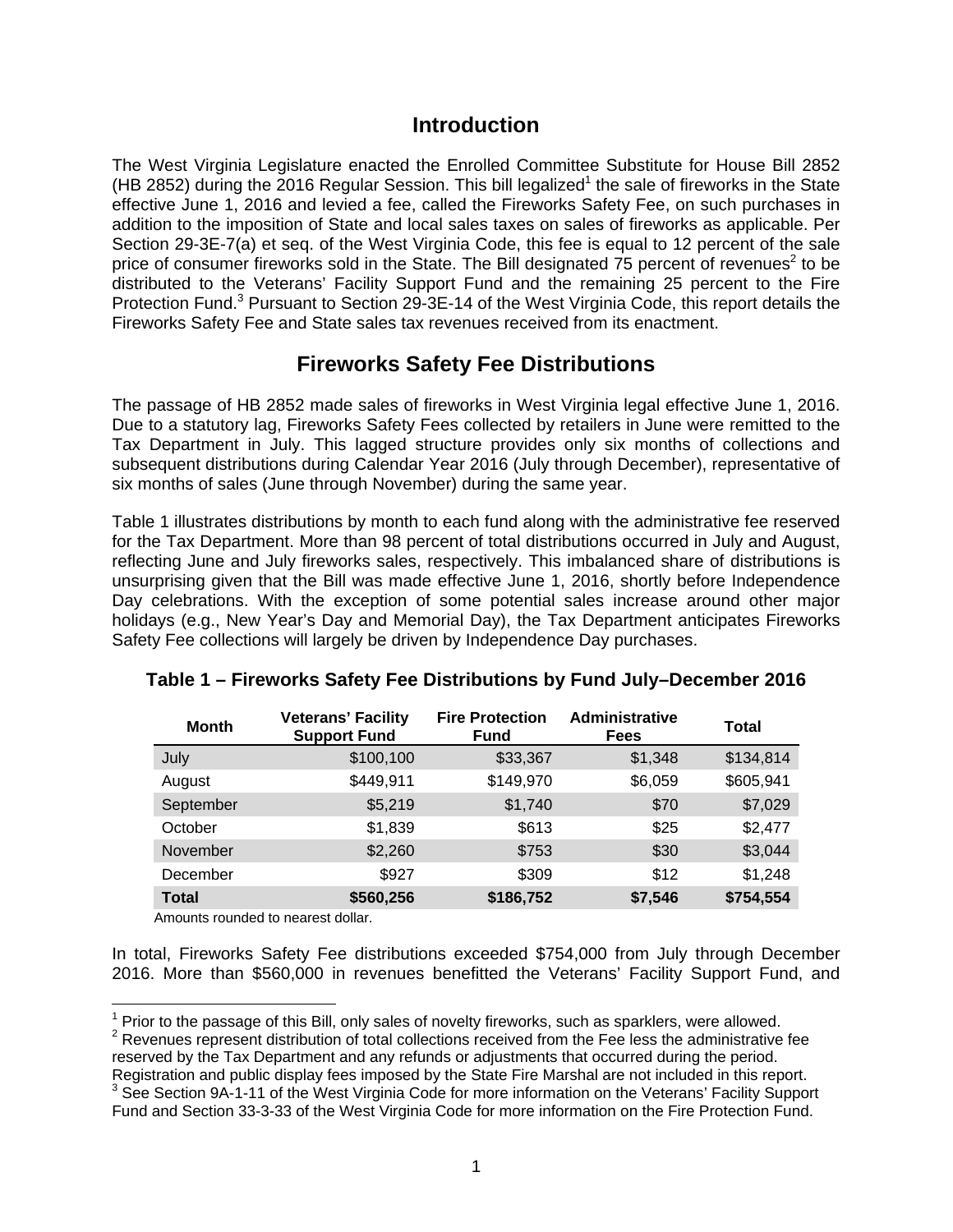nearly \$187,000 in revenues benefitted the Fire Protection Fund. The Tax Department retained approximately \$7,500 in administrative fees to offset the costs of administering and monitoring the fee.

It is important to note this report only considers the Tax Department's monthly distributions based on the month in which Fireworks Safety Fees were collected by the Department.<sup>4</sup> The Tax Department distributes Fireworks Safety Fee collections to the Veterans' Facility Support Fund directly and the Fire Protection Fund via the West Virginia State Treasurer's Office each month. The Treasurer's Office distributes the latter to volunteer fire departments quarterly; some Tax Department distributions noted in this report may have not yet been remitted by the Treasurer given this difference in distribution scheduling.

## **State Sales Tax Collections on Fireworks**

State sales tax remittances on sales of fireworks in West Virginia are lagged in the same manner as the Fireworks Safety Fee. However, since the West Virginia Sales and Use Tax return does not itemize most commodities (e.g., fireworks), the Tax Department relies on Fireworks Safety Fee collections to estimate State sales taxes based on approximate net fireworks sales.<sup>5</sup> It is important to note that sales tax estimates provided in this report reflect State sales taxes only and do not include any municipal sales taxes collected.

Table 2 illustrates estimated State sales tax collections by month resulting from the legal sale of fireworks in West Virginia. As with Fireworks Safety Fee collections, 98 percent of total estimated State sales tax collections occurred in July and August 2016. In total, an estimated \$378,000 in State sales taxes were collected from July through December 2016 as a result of the legalization of fireworks purchases in West Virginia.

| Month                   | <b>State Sales Taxes</b><br>Collected* |
|-------------------------|----------------------------------------|
| July                    | \$67,000                               |
| August                  | \$303,000                              |
| September               | \$4,000                                |
| October                 | \$1,000                                |
| November                | \$2,000                                |
| December                | \$1,000                                |
| <b>Total</b>            | \$378,000                              |
| * Estimated collections |                                        |

#### **Table 2– Estimated Fireworks Sales Tax Collections July–December 2016**

Amounts rounded to nearest thousand dollars.

As noted previously, these sales tax collection estimates do not include sales taxes collected at the municipal level. Municipal sales tax returns do not itemize commodities, and the Fireworks

 $\overline{a}$ <sup>4</sup> Distributions typically occur early in the following month. For example, Fireworks Safety Fees collected by retailers in June were remitted to the Tax Department in July and represent July distributions in this report. However, these monies were not transferred to the respective funds until early August.

 $5$  It is plausible that an unknown portion of sales tax gains from fireworks purchases may occur at the expense of other taxable goods. Therefore, the net gain to the State from fireworks sales is likely less than those estimated in this report.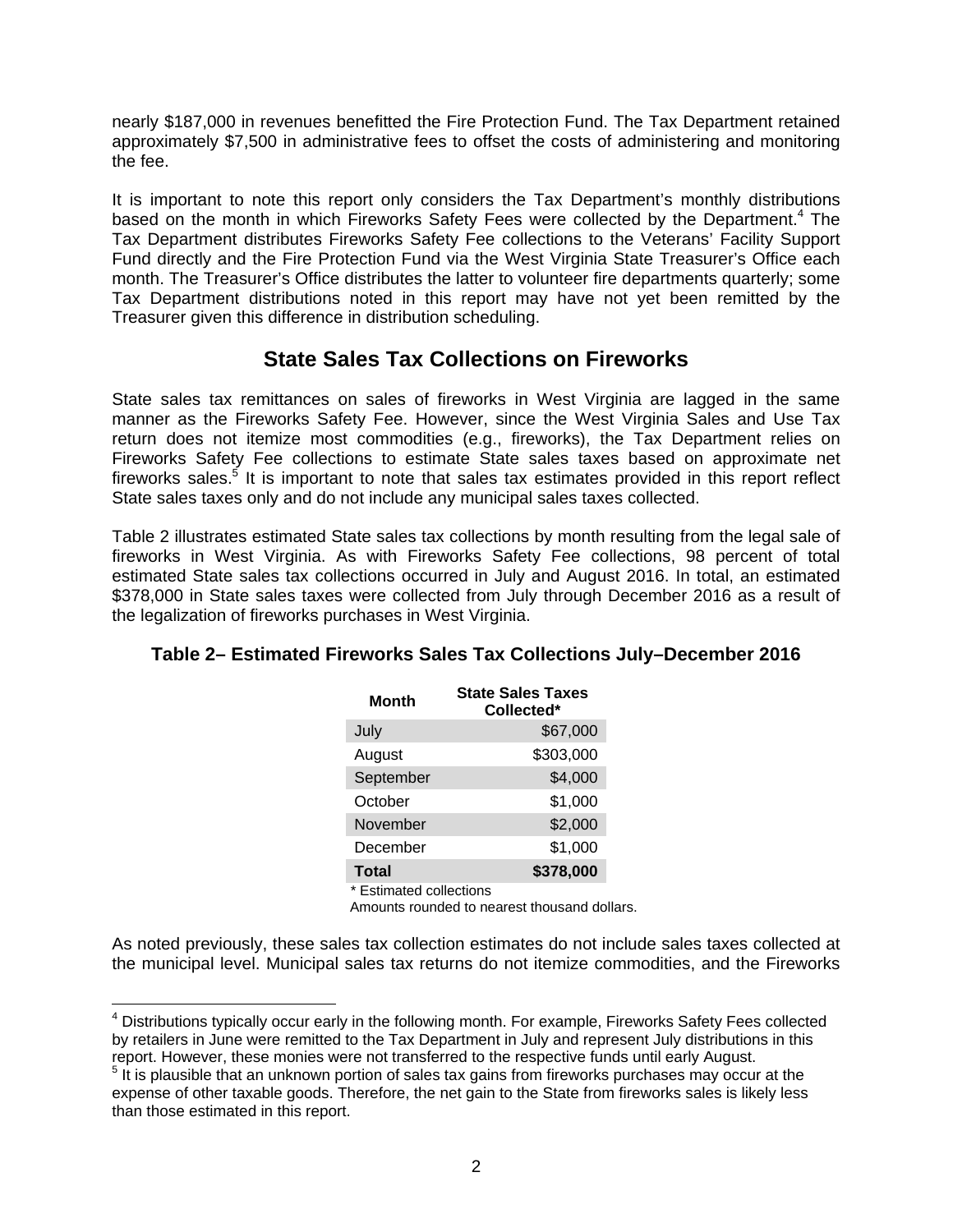Safety Fee return does not require retailers to identify the location of sales. These limitations make accurate estimation of the municipal sales taxes attributable to fireworks purchases impossible.

### **Other Considerations**

Several factors impacted the first six months of Fireworks Safety Fee distributions, which to date lag the original estimate by 55 percent. Due to limited data on consumer fireworks spending in the State, the Tax Department modeled the estimate after collections for a similar tax in Indiana. Although the data were scaled to match the difference in population size and to account for recent trends in Indiana collections, precise predictions of consumer spending patterns and other relevant factors were difficult to determine. Sales were also likely affected by municipal regulations considered or imposed following the passage of the Bill. A number of local governments considered safety measures and noise ordinances to manage use of fireworks within municipal borders following legalization.

In addition, the program was made effective shortly before one of the most high-demand fireworks seasons, giving retailers little time to prepare. West Virginia faces competition from nearby states with long-standing fireworks statutes and regulations. This has encouraged fireworks retailers to construct more permanent locations to meet demand. It is likely these retailers drew some patronage from West Virginian citizens prior to the passage of HB 2852 and continued to draw patronage after the Bill went into effect.

Lower or absent fees on sales of fireworks in nearby states may also contribute to this competitive impact. Georgia,  $6$  Indiana,  $7$  and Michigan $8$  impose a similar fee on the sale of fireworks; however, these fees are much lower at 5 to 6 percent. And neighboring states of Kentucky<sup>9</sup> and Ohio<sup>10</sup> only impose sales taxes on fireworks purchases. The effective rate, inclusive of sales taxes and the Fireworks Safety Fee, on sales of fireworks in West Virginia is 18 percent in municipalities without a local sales tax and up to 19 percent in those with the municipal option, making total West Virginia fireworks taxes approximately triple those imposed in Kentucky (6 percent) and Ohio (5.75 percent).<sup>11</sup>

Further, the majority of retailers selling fireworks in the State during the last six months were likely operating from temporary locations—due to either timing of passage or uncertainty of market demand—which reduced availability after the temporary locations closed. It is plausible that retailers may elect to operate more permanent businesses in the future, and collections from the Fireworks Safety Fee are expected to benefit should this materialize. However, the Tax Department cautions that this fee is imposed on a typically transitory business that, by its nature, may preclude many brick-and-mortar stores from opening.

 $\overline{a}$ 

<sup>&</sup>lt;sup>6</sup> See <u>https://dor.georgia.gov/fireworks-excise-tax-faq.</u><br>7 See http://www.jp.gov/dex/2000.htm

<sup>&</sup>lt;sup>7</sup> See http://www.in.gov/dor/3989.htm.

<sup>8</sup> See http://www.michigan.gov/lara/0,4601,7-154-42271\_59975---,00.html.

<sup>&</sup>lt;sup>9</sup> See KSR 227.715.

 $10$  The State of Ohio levies sales taxes on the purchase of fireworks, but does not expressly state this in statute (see OCR 5739). Ohio residents are prohibited from using fireworks in State borders without appropriate permits and other requirements.

<sup>&</sup>lt;sup>11</sup> Represents only state sales tax rates for Kentucky and Ohio. Additional local sales taxes may apply, but would be unlikely to raise effective rates in these states beyond 50 percent of the current West Virginia combined rate for fireworks sales.